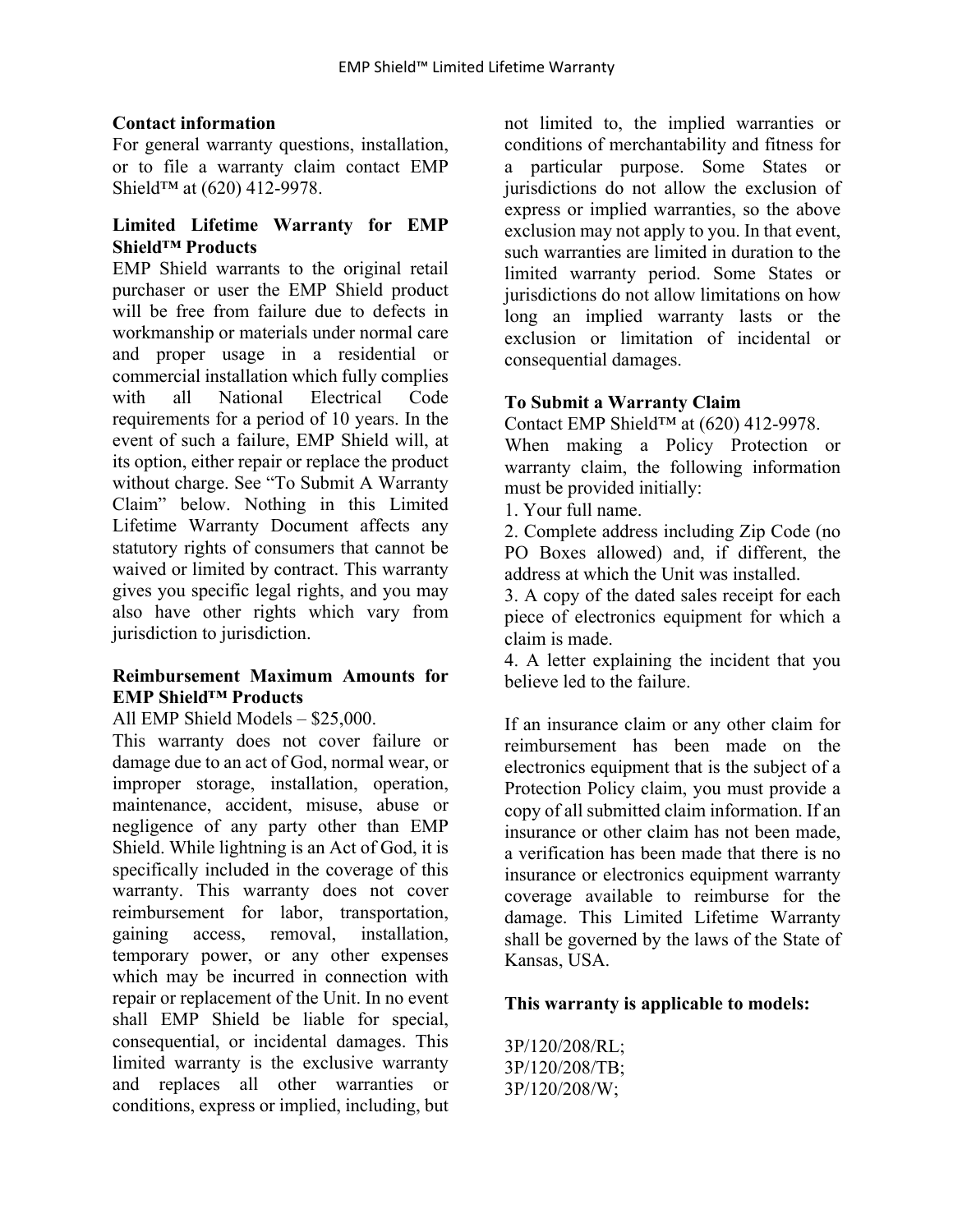3P/240/400/EURL; 3P/240/400/EUTB; 3P/240/400/EUW; 3P/277/480/RL; 3P/277/480/TB; 3P/277/480/W; DC/12V/TB; DC/12V/W; DC/24V/TB; DC/24V/W; DC/48V/TB; DC/48V/W; DC/90-120/TB; DC/90-120/W; Dual DC/90-120/W; DC/220-300/TB; DC/220-300/W; Dual DC/220-300/W; DC/300-420/TB; DC/300-420/W; Dual DC/300-420/W; SP/120/240/RL; SP/120/240/TB; SP/120/240/W; SP/240/EURL; SP/240/EUTB, and; SP/240/EUW

#### **About Lightning Strikes**

If hit by lightning, the EMP Shield™ will protect your electronic equipment that is plugged in to all grounded wall sockets, but the Unit will sacrifice itself and become inoperable. The EMP Shield will need to be replaced. Subsequent re-strikes after the first strike may result in damaged equipment and will not be protected under this warranty. If the lights on the Unit are off and the 20 Amp breaker wired to the unit is tripped, do not reset the 20 Amp breaker. You must have a qualified electrician remove the unit and install a new unit before resetting the breaker. In the event a lightning strike destroys your EMP Shield, send in \$50.00 along with the

destroyed unit, and EMP Shield will send you a replacement for the lightning damaged unit.

## **General Protection Policy Statement**

The following protection policy is not intended to and does not add to or modify the Limited Lifetime Warranty for EMP Shield products but is a general statement of policy. The Protection Policy is not intended to replace or be used as an alternative to secondary or any applicable warranties, service contracts and/or all other insurance available to cover a claim for damage to the electronics equipment.

EMP Shield will pay to repair or replace electronic equipment, such as microwave ovens, appliances, televisions, personal computers, audio components, and satellite dish equipment owned by the original retail purchaser or by the original purchaser of the Unit, if damaged by a surge and if all of the following requirements are met:

1. The Unit is properly installed by a licensed electrician and each item of electronic equipment is properly connected in accordance with the instructions of its manufacturer.

2. The Unit has not been misused or altered.

3. The claim is made within 30 days of failure.

4. EMP Shield or a third party is given the right to inspect the Unit and the electronics equipment as well as the location where the electronics equipment was in use. A decision to inspect shall be made at EMP Shield's option and at its expense.

5. Electronics equipment, such as televisions with multiple ports, must have surge protection on each conductor (e.g. antenna, cable, etc.).

6. The person making the claim has also made a claim for all insurance or warranty protections applicable to the electronics equipment.

7. All information requested by EMP Shield to allow it to investigate the claim, including